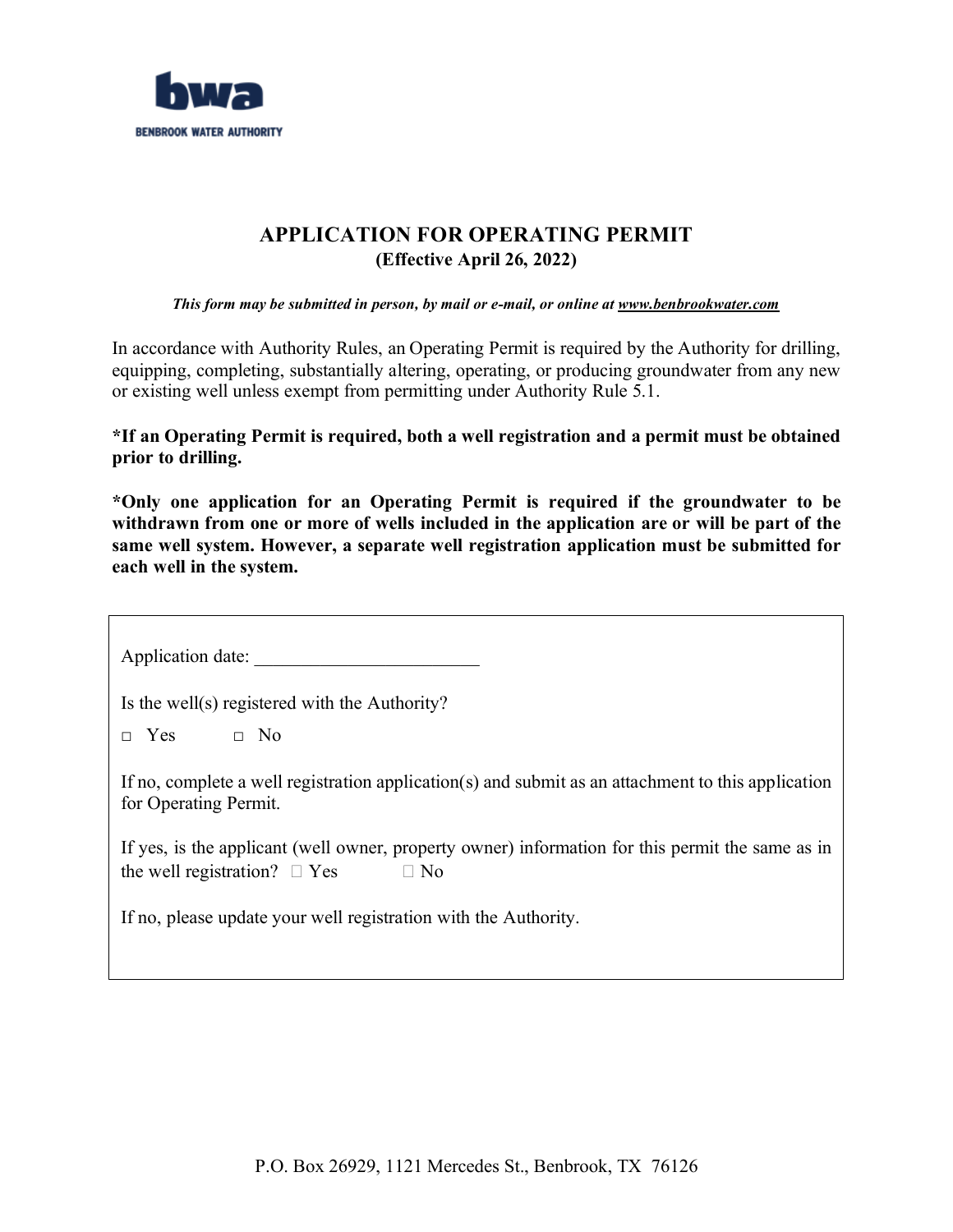### **I. APPLICANT INFORMATION**

| <b>Applicant Name:</b> | $E$ -ma $\ddot{i}$ |
|------------------------|--------------------|
|                        |                    |

Phone:

## **II. PURPOSE FOR WATER USE**

Mark (x) all appropriate boxes that describe what the water from the well will be used for and indicate the amount of water to be used each calendar year for each purpose:

| () Domestic Use (Household/lawn watering at residence)<br>Amount: _____________            | () Public Water System<br>Amount:                                                               |
|--------------------------------------------------------------------------------------------|-------------------------------------------------------------------------------------------------|
| () Livestock or Poultry Watering                                                           | () Industrial/Manufacturing<br>Amount:                                                          |
| () Commercial/Small Business/Golf Course<br>Commercial Irrigation<br>Amount ______________ | () Leachate, Monitoring,<br>Observation                                                         |
| () Agriculture/Ag Irrigation<br>gas<br>Amount:                                             | () Supplying water for oil and<br>rig activities or production<br>Including fraccing<br>Amount: |
| () Filling a pond or other surface impoundment                                             |                                                                                                 |
| (Check all uses for water from the pond or surface impoundment)<br>Amount:                 |                                                                                                 |
| $()$ Other: $\_\_\_\_\_\_\_\_\_\_\_\_\_\_\_$                                               |                                                                                                 |
| Describe use:                                                                              |                                                                                                 |

*\*If you plan to change the type of use of the groundwater indicated in this application or substantially alter the well in a manner that still does not require an Operating Permit, the well must be re-registered.*

Location where water will be used: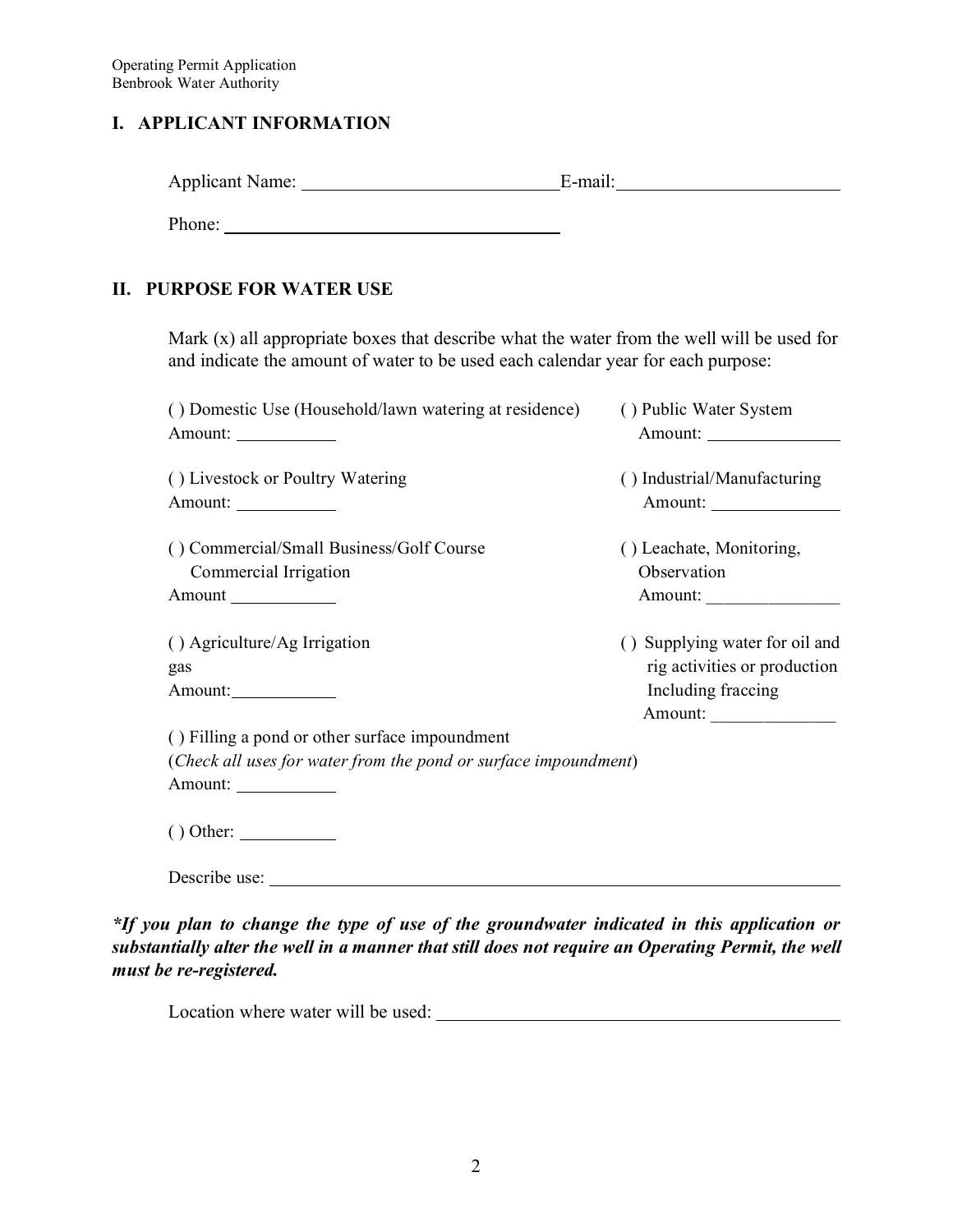## **III. ATTACHMENTS**

Please indicate any attachments by checking the applicable boxes below:

I have attached an application to register the well(s) that is the subject of this application for Operating Permit (if a registration application has not already been submitted).  $\Box$  Yes □ No

I have attached a location map of all existing wells, including existing wells of the Authority, within the applicable minimum spacing distance from other wells set forth under Rule 8 of the Authority's Rules.  $\Box$  Yes  $\Box$  No  $\Box$  N/A

I have attached a map or other documentation from the tax appraisal district or other county office indicating the location of the proposed well or the existing well to be modified or otherwise permitted, the subject property, and any property owners' physical addresses and mailing addresses that have land located in whole or in part within the applicable minimum spacing distance from property lines set forth under Rule 8.  $\Box$  Yes  $\Box$  No

I have attached a hydrogeological report as required under Authority Rule 6.3(8) because I am (check all that apply):

 $\Box$  requesting to operate a nonexempt well with an annual maximum permitted use of at least five (5) acre feet;

 $\Box$  requesting to amend and increase by at least five (5) acre feet the annual maximum permitted use of an Operating Permit; or

 $\Box$  requesting an exception to the well spacing requirements under Rule 9.1

 $\neg$  N/A

## **IV. AUTHORIZED QUANTITY OF PRODUCTION AND PRODUCTION LIMITATIONS**

The Authority shall designate the annual quantity of groundwater authorized to be withdrawn and used under an Operating Permit pursuant to the conditions of the Authority's Act, Chapters 49 and 51 of the Texas Water Code, and the Authority's Rules; provided, however, that the quantity shall not exceed in any calendar year the lesser of two (2) acre-feet per acre of land contiguous to the well site and owned or leased for the right to produce groundwater by Applicant as designated in this permit application or an amount demonstrated by Applicant and determined by the Board to be necessary for beneficial use during the permit term, except as may be reduced if the Authority imposes restrictions as provided by the Authority Rules.